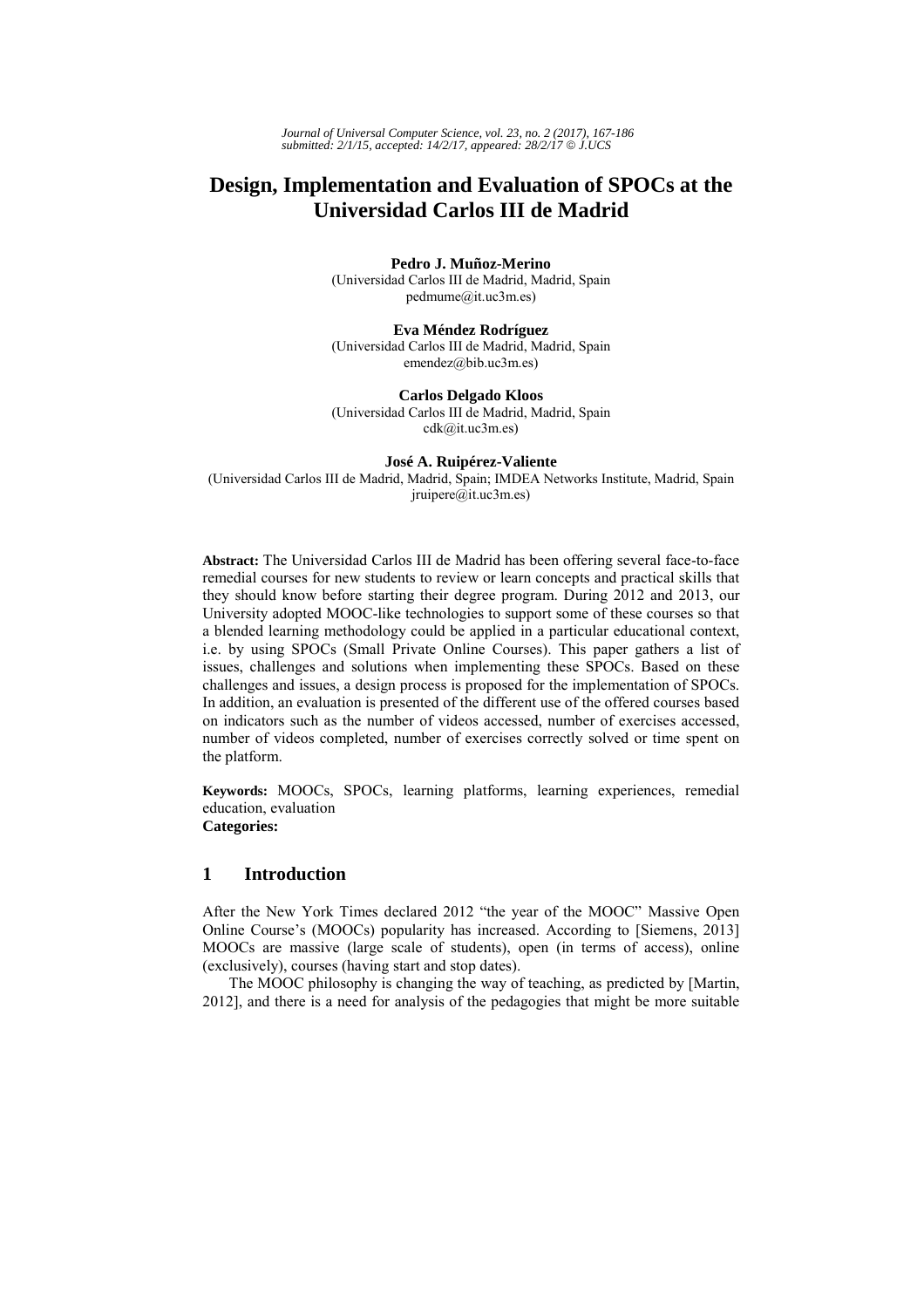for these environments in different situations. Pedagogical foundations for MOOCs have already been established [Glance, 2013]. In addition, there is a question of the most suitable platforms to use in these contexts.

MOOCs have three key characteristics according to [Kennedy, 2014]: "varied definitions of openness, barriers to persistence, and a distinct structure that takes the form as one of two pedagogical approaches." MOOCs are, then, generally classified as cMOOCs or xMOOCs. The two categories involve two very different pedagogical approaches: cMOOCs are based on a connectivist approach in which the knowledge is based on social interactions, and xMOOCs are based on a more traditional course approach and structure.

Regarding the platforms, according to [Kay, 2013], LMSs do not have as many differences as new MOOC platforms, but the platforms should evolve to better suit the needs of MOOCs, e.g. increase the learning analytics support, the gamification features, or the adaptive support. Approaches of adaptation such as the one presented in [Muñoz-Organero, 2010] can be incorporated in MOOCs, or competitive systems such as the one described in [Muñoz-Merino, 2012] might be integrated to promote engagement.

 Small Private Online Courses (SPOCs) [Fox, 2013] [Goral, 2013] emerged as an opportunity to use MOOC philosophy for private courses with a reduced number of students. A lot of benefits can be obtained with the incorporation of MOOC technologies in these environments.

Remedial courses (so-called zero-level courses – "cursos 0" in Spanish) are basic courses that several universities teach on a regular basis before a degree starts, to ensure that all students have a common base in disciplines such as Mathematics, Physics, Chemistry, or Biology. These courses are not sensu stricto degree courses but "extra" university short courses. They are often considered expensive in time and resources for the academic organizations. The Universidad Carlos III de Madrid (UC3M) introduced MOOC-like technologies for small and controlled groups of students (between 100 and 300 for each course) and in a private environment (our educational intranet), so these remedial courses were the perfect context in which to implement so-called SPOCs,

The SPOCs implemented at Universidad Carlos III de Madrid aimed to solve a problem with zero-level courses. Such couirses were usually offered for only one week at the beginning of September. Many students need more time to review the different concepts covered. The SPOCs offer students the possibility of working longer with the topics of the course and tthe provision of additional resources. Moreover, the SPOCs enable the possibility of making the face-to-face class sessions more productive as students can watch videos and solve several exercises out of faceto-face time.

We are going to describe here how the Universidad Carlos III de Madrid (UC3M) improved traditional on-campus remedial courses through MOOC-like technology, using our own adapted instance of the Khan Academy (KA) platform [Khan Academy, 2012-013]. We report on difficulties and solutions as well as analysing the results. The main contributions of this paper are the following:

Explanation of the difficulties and issues when implementing SPOCs at UC3M and the decisions taken to solve them. Although there are other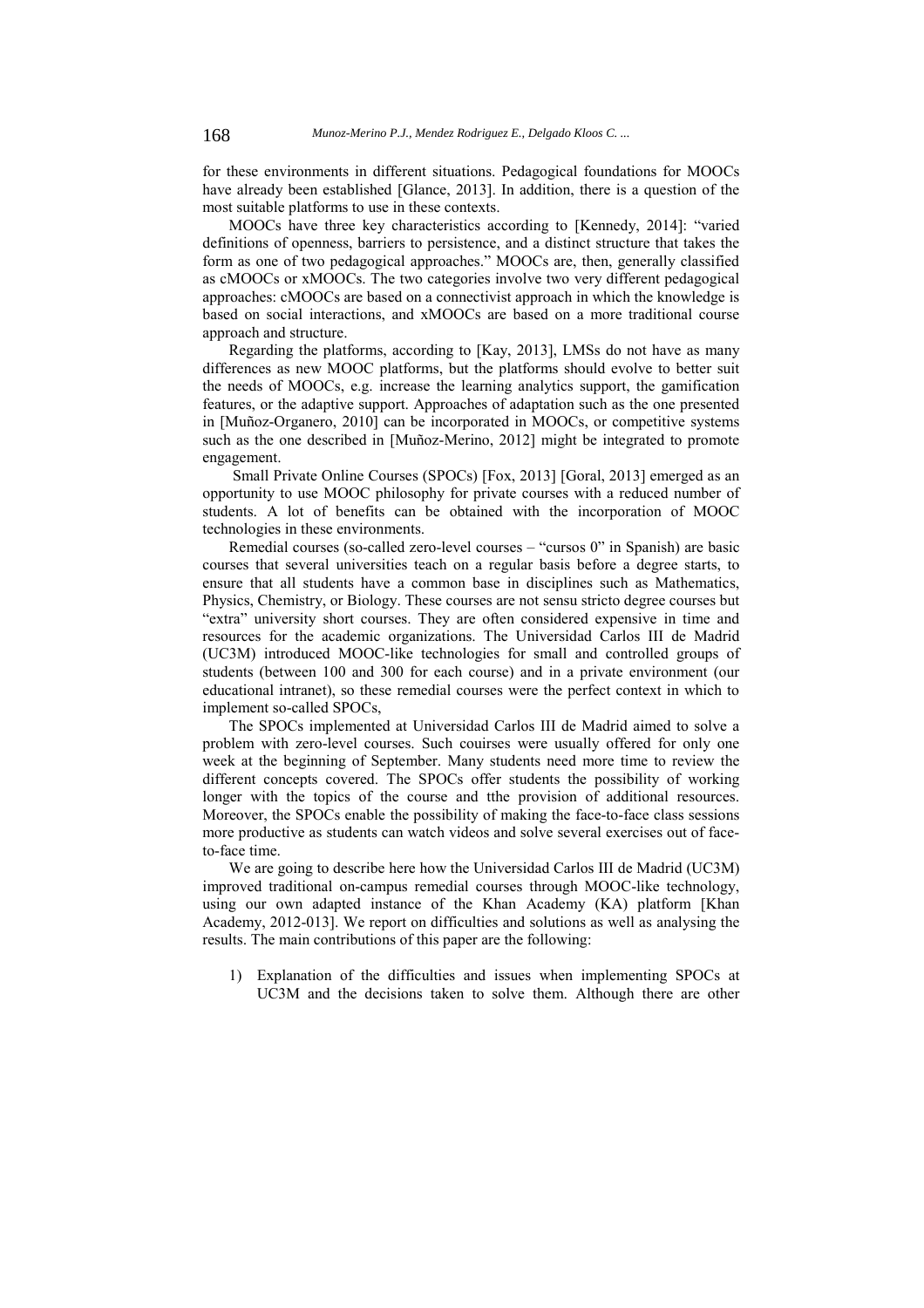papers that explain the implementation of MOOC technology, they do not go into details about the difficulties or the methods that they use to overcome those difficulties.

- 2) Presentation of a design process for the implementation of MOOCs and SPOCs based on this experience, which can be extended in other similar contexts.
- 3) Comparison of the activity use of these SPOCs with those reported in previous work about MOOCs. Dropout rates are high in MOOCs, this being one of their main problems, as most MOOCs have a dropout rate higher than 85% [Onah, 2014]. There is no agreement on how to measure the dropout rate and different work measures it in different ways but one common way is to measure it as the number of students that do not earn a certificate. Dropout rates are high in MOOCs but the SPOC context is different so the activity might change in SPOC contexts. Moreover, MOOC dropout rates are usually used as a metric of success. But in a SPOC, like the one presented here, the concept of success is different as students might not need and are not expected to explore all the content but just the things they need
- 4) Comparison of the activity in a SPOC depending on the type of course: maths, physics and chemistry. Recently, the effect of the topic has been analysed in discussion forums about MOOCs [Wang, 2016].
- 5) Comparison of the activity use with the MOOC technology before, after and during the face to face sessions. MOOC activity reported previously does not nclude or explain this division as they do not have face to face sessions (as in this SPOC experience).

## **2 Related Work**

Several researchers have pointed to the advantages of MOOCS such as the potential to extend education to everybody or the self-directed learning methodology [Nicorama, 2013]. However, several drawbacks have been cited including such as the high dropout rates, sustainability, cheating or plagiarism [Siemens, 2013]. A recent review has identified several concerns about MOOCs including their lack of evidence and the unrealistic expectations [Sinclair, 2015].

There are many MOOC platforms to support this new paradigm, each with different functionality, e.g. even for video playing, and a comparison of their main features is in [Kay, 2013]. Standard Learning Management Systems (LMSs) platforms might also be used for the MOOC paradigm and so the differences with the MOOC platforms are not always clear [Kay, 2013]. Therefore, the selection of the proper platforms for a specific educational setting is a challenge when using MOOC technology.

Another challenge is to provide authoring support for teachers in the process of creatiing course resources [Kay, 2013]. In addition, important aspects that are emerging in MOOCs are the application of gamification techniques and serious games, which might increase students' motivation and reduce dropout rates (e.g. a recent example of integration of serious games in edX is in [Freire, 2014], or the use of learning analytics to obtain information of the learning process on a large scale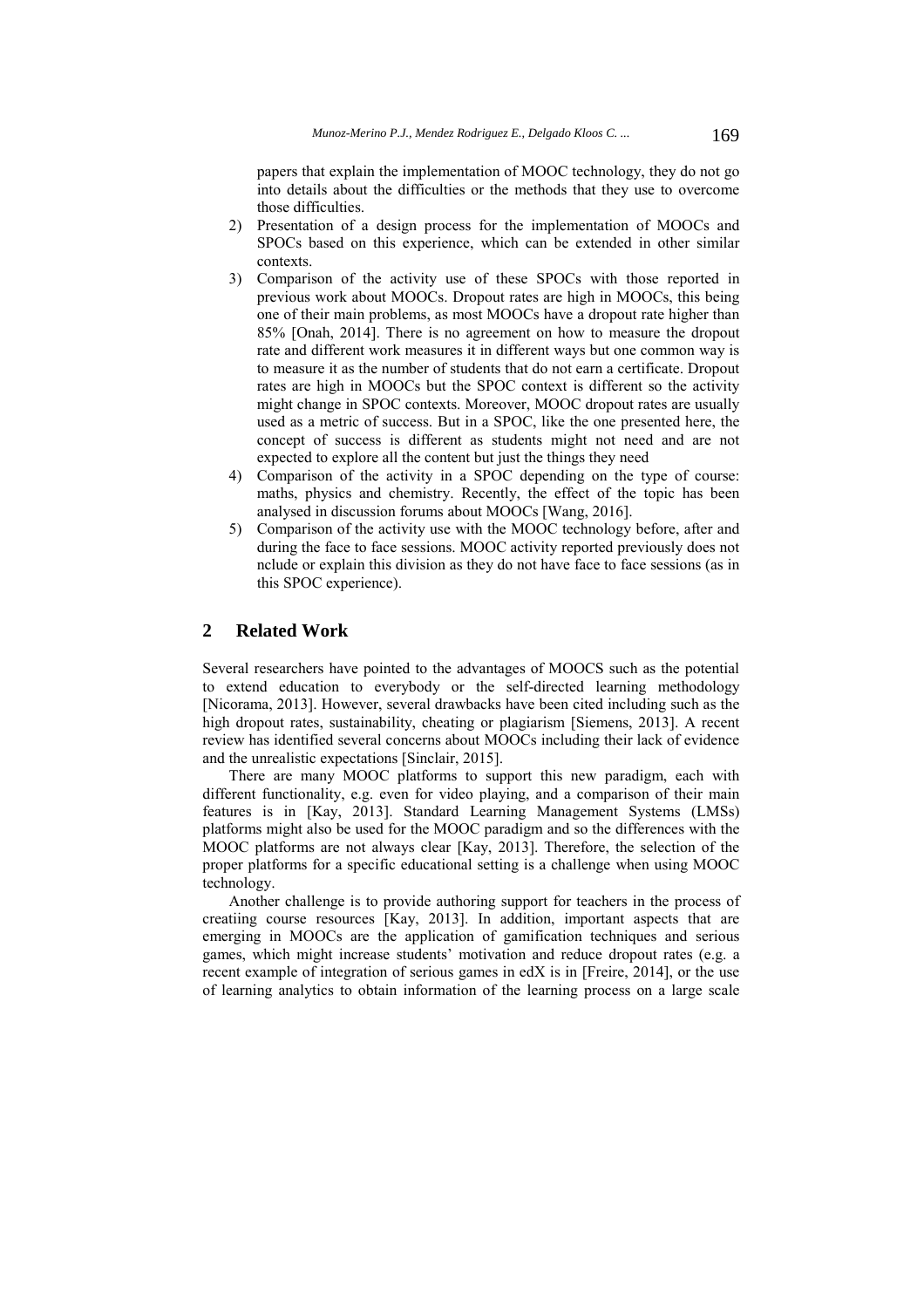(e.g. [Kop, 2011] presents the importance of learning analytics in MOOC environments).

In our context, the report of experiences with MOOC technology is important in order to know how in these experiences, the authors addressed the different design and implementation challenges (e.g. selection of platforms, the configuration of the authoring process or the use of gamification) and to evaluate them in terms e.g. of dropout rates. In this work, we comment on all of these aspects for a specific case study of the use of SPOCs for remedial education.

The concept of SPOCs emerged as a way to use MOOC technology for private courses [Fox, 2013] [Goral, 2013] The SPOCs have a set of differences with respect to MOOCs as presented qualitatively [Delgado Kloos, 2014]. The SPOCs can be combined with different pedagogies such as the flipped classroom [Delgado Kloos, 2015; Chengjie, 2015]. MOOC technology has been adapted to SPOCs for such as encouraging interaction [Hardt, 2016].

There have also already been different reports about MOOC and SPOC experiences. [Osvaldo Rodríguez, 2013] reports on two very different MOOCs at the University of Stanford with very different dropout rates (40% in the c-MOOC and 85% in the x-MOOC). The first MOOC in the edX platform about "Circuits and Electronics" has also been analyzed giving details about the use of resources by students and their time spent on them [Breslow, 2013]. Another report on the dropout rate of a MIT MOOC is in [Kay, 2013] as 95%. While there are other works that report dropout rates around 81% [Aboshady, 2015], a recent review of around 50 MOOCs showed dropout rates that were usually greater than 90% [Khalil, 2014]. There are also some experiences with SPOCs instead of MOOCs such as [Combefis, 2014] where the dropout rate is not given but there is an analysis based on a survey. of the student workload related to the exercises.

## **3 Context of the KA-UC3M Experience**

At the Universidad Carlos III de Madrid (UC3M), the first selected zero-level courses to be presented as SPOCs were Physics in summer 2012 with Mathematics, Physics, and Chemistry following in summer 2013. Table 1 gives an overview of the number of students enrolled, teachers participating, exercises and videos for each of the SPOCs and years.

The total number of videos in each course was quite similar, ranging from 22 to 30. There was a specific video for each atomic topic, so the difference depends on the different number of topics for each course. Teachers had to create at least one exercise related to each video. There were some topics that required more than one exercise, especially in Chemistry, so the number of exercises was increased for this course.

Traditionally, new students who enrolled in the remedial courses received lessons on campus. These lessons ran for one week and took place at the beginning of September. The main problems with this model were the limited amount of time to study all the concepts, and a very compressed high-demand schedule.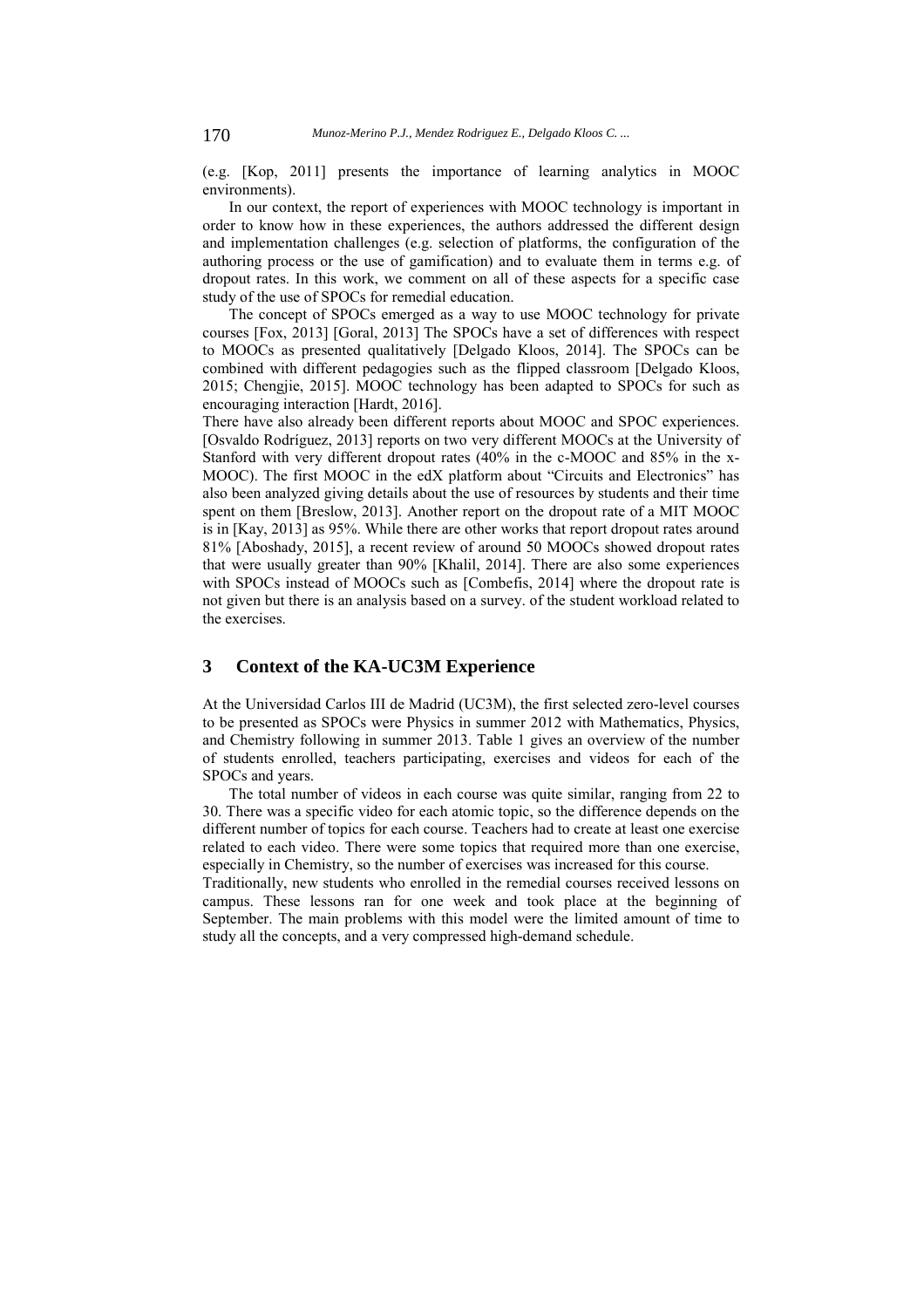| Course         | # Students | # Teachers | # Exercises | #Videos |
|----------------|------------|------------|-------------|---------|
| 2012<br>Summer | 102        | O          | 35          | 27      |
| Physics        |            |            |             |         |
| 2013<br>Summer | 181        | 10         | 30          | 30      |
| Physics        |            |            |             |         |
| Mathematics    | 278        |            | 30          | 25      |
| Chemical       | 91         |            | 49          |         |

*Table 1: Number of students, teachers, exercises, and videos, in the SPOC experience, by course and year* 

With the introduction of Khan Academy (KA) technology, we planned a blended learning methodology. Students could access the different resources prepared by teachers during the month of August anytime and anywhere. Students could watch videos, solve exercises or interact with other classmates before the face to face lessons. The lessons take place during the first week of September, and students can take more advantage of these class sessions as they already know the concepts that they studied in August within our particular KA implementation (KA-UC3M). Therefore, students could focus and ask the teachers about more advanced topics. In addition, students could devote more time to study the different topics as the educational resources were available in the platform for the time they were enrolled. This is a feature of flipped classroom. It got positive feedback from students [Sharp, 2016] who also prefer the flipped classrooms over traditional classrooms [Gilboy, 2015].

## **4 Implementation**

In the process of the creation, deployment, and evaluation of MOOC-like technologies to improve our remedial courses, different issues and challenges emerged. This section describes issues, decisions taken and lessons learned through the implementation of our private Khan Academy (KA-UC3M) installation, first in 2012 and in an improved implementation in 2013. In addition, a formalization of the design process for the implementation of SPOCs is provided based on our experience.

Based on the experience in 2012, UC3M created the Educational Technology and Teaching Innovation Unit [UTEID, 2013]. Its purpose is to help in the development of MOOC technology and in the creation of educational resources. The existence of this UTEID technical unit made the process easier and more scalable in 2013.

The main educational requirements considered to MOOCify zero courses were the possibilities of watching videos; solving automatic exercises; the provision of useful analytics of the learning process to evaluate the course; making a clear structure of the content; automatically available help for students when solving exercises if they get stuck, and improved communication among students. The requirements for help when solving exercises and the communication among students were stronger than in other typical MOOCs because these SPOCs run in August, the vacation month in Spain.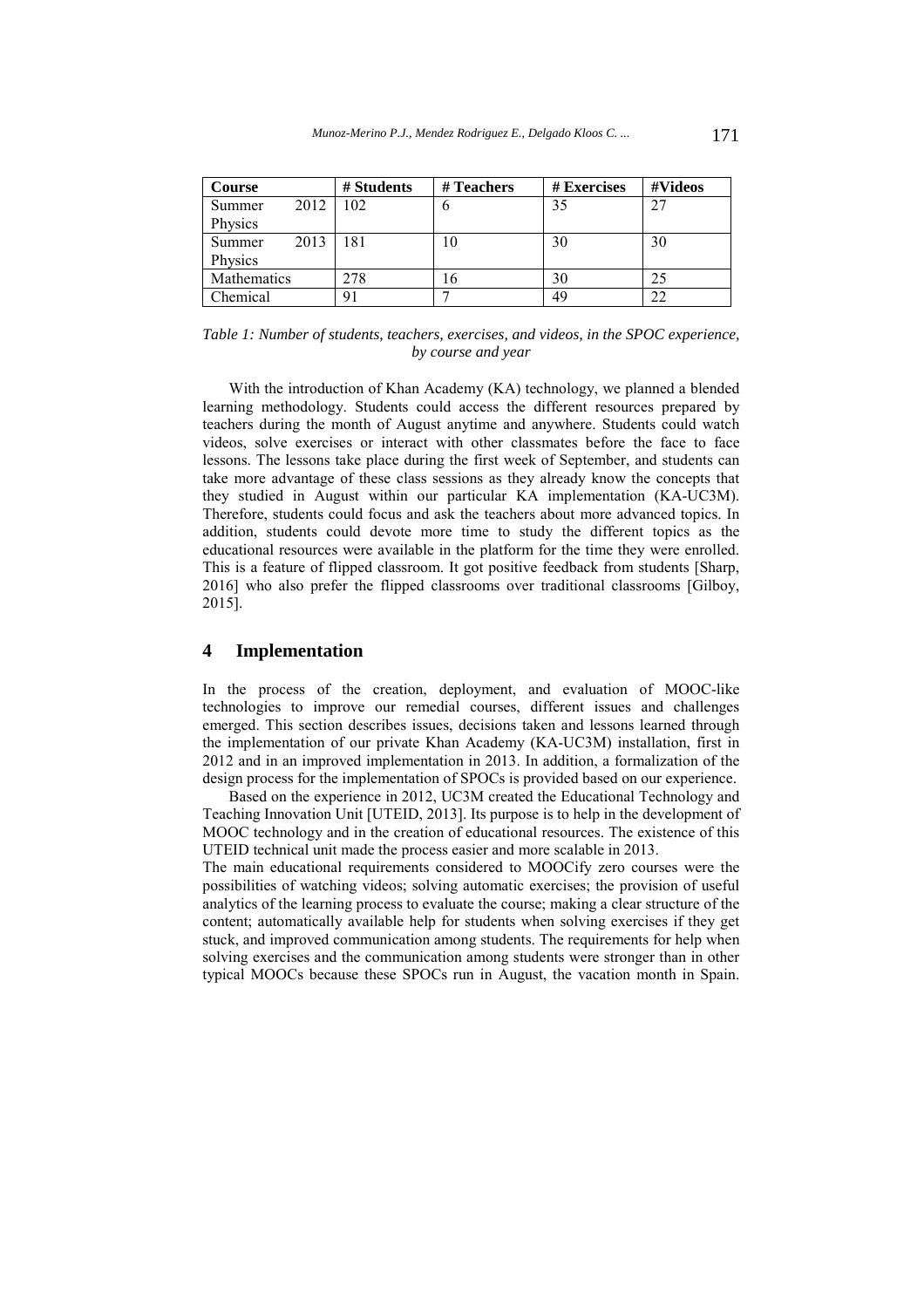Therefore, UC3M did not plan that teachers would give any support during the students' interaction, so the platform has to provide mechanisms to overcome this..

#### **4.1 Selection of the Supporting platform**

There are quite a few different platforms for supporting MOOCs. Each platform has a specific set of features. The platform should be selected depending on the educational context requirements and the learning outcomes to be achieved.

At the time (spring 2012), we did not find a platform that fulfilled all the previously commented main requirements. We decided to use a combination of two platforms: Khan Academy and Moodle. The KA platform enabled watching videos, solving exercises, generating relevant hints for exercises, and providing useful analytics data about the learning process. The Moodle LMS mainly enabled communication between students.

Although watching videos and solving exercises can also be done in Moodle, the KA system provides a more powerful learning analytics module. The exercises and videos have to be related to the KA platform to enable this learning analytics support. In addition, the KA exercise framework adapted better to our purposes.

Although the KA platform provides some communication features (e.g. the possibility of inserting comments for each video), we required other features which are present in Moodle but not in the KA platform. These were the possibility of creating common forums where all the participants can contribute, and enabling direct private messages among participants.

Moodle but also the KA platform provided the content structure. Moodle divided the content by sections, subsections, and chapters. Each chapter usually had a related video and an exercise. The KA platform presented the content using an index and a knowledge map that was enabled so that students could go through the different exercises and see their different connections. The combination of both platforms enables different navigational paths. Users know Moodle better and it is also the default Learning Management System for all degrees at UC3M. Therefore, students would probably be more familiar with Moodle's content and navigational structure, and its interface would be better for usability purposes.

There were also some features of the KA platform which were used in the SPOCs, but that were not key requirements. Among these features are the possibility of configuring an avatar, the possibility of setting and tracking goals, and the use of a recommender for subsequent exercises. On the other hand, many different features of Moodle which were not used could be enabled in the future for enhanced experiences. Some examples are the assignment, the wiki and the glossary.

The KA platform was connected with Moodle. Some aspects integrated with this solution were single sign-on and the Moodle grade-book connection with the KA user interactions. Moodle enables administrators to set the teachers and students for each course, while the KA platform needs students to select their coaches, which is a similar role to a teacher. The single sign-on enables a user logged into one platform to enter into the other, but also converts teachers in Moodle to coaches of all their students in the KA platform.

An important difference between Moodle and the KA platform is that Moodle is designed for private courses in which only a predefined number of enrolled students are allowed to enter and interact with the course materials (so only a registered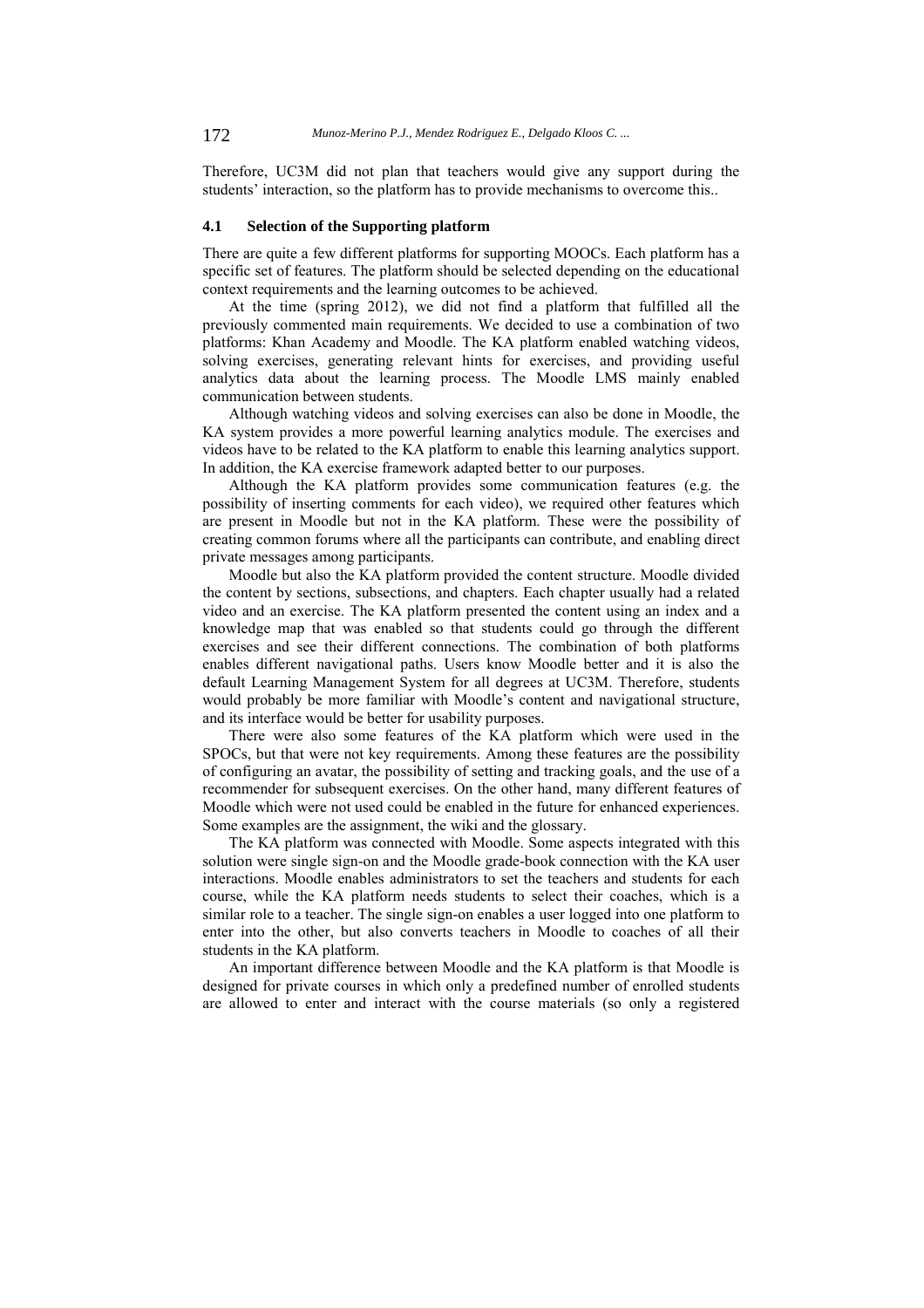student can access some courses), while the KA platform enables access to all videos and exercises for any students registered to any course. This was an issue in 2013 as there were three different courses with different students enrolled in each one (students might belong to one, two or all of the courses). The solution adopted was to have one Moodle instance but three instances of the KA platform (one for each course).

In addition, Moodle was the initial platform for entry into the course, and Moodle had external links to the KA resources.

Although an initial concern was that students might get confused with two different interfaces from two different platforms, this did not present a problem for students. In any case, we adapted some links in 2013 to simplify going from one platform to another.

#### **4.2 Authoring videos**

The creation of videos posed two main challenges: 1) Find the proper methodologies and good practices to maximize students' learning. 2) Give homogeneous videos to students so that they perceive the same general rules, such as e.g. the inclusion of university logos in the same way. To achieve this, a style document for the creation of videos must be available to teachers.

In 2012, teachers only received a few general rules about the process of video creation (e.g. about the recommended duration). People from the UTEID technical unit reviewed all videos from 2012. Based on these reviews, teachers received more specific rules in the 2013 style-guide. Some rules were related to e.g. the combination of colors, or the applications to use for generating videos. Nevertheless, teachers had enough freedom to adapt their videos to their personal teaching style.

Another issue was how to provide resources to create the videos. Teachers were able to create videos on their own, but UC3M enabled a place for creating videos in the library with all the necessary resources and with the support of the UTEID experts. A final issue was how to deal with the process of receiving the videos, publishing them in the YouTube platform, and annotating them with meaningful tags. The UTEID created a tool to manage this process of uploading videos and annotate them. The tool could also receive videos selected by courses.

### **4.3 Authoring exercises**

One of the main problems with generating exercises was that teachers were not able to create them directly using the KA format, which is an HTML one with specific tags. Many teachers feel it is quite difficult to create the exercises directly in this format. During the first year (Physics course, summer 2012) this issue was tackled by creating a set of MS Word file templates for the different types of exercises considered: fill in the blank, multiple choice and checkbox. Teachers had to fill in the corresponding content and send these files to two experts who did the final conversion to the KA framework.

In summer 2013, as the number of courses and teachers was considerable, it was not feasible to follow the previous strategy: the experts would have had to format too many exercises. We required a scalable solution. Moreover, with the previous solution teachers were not able to see how the exercises run directly in the platform: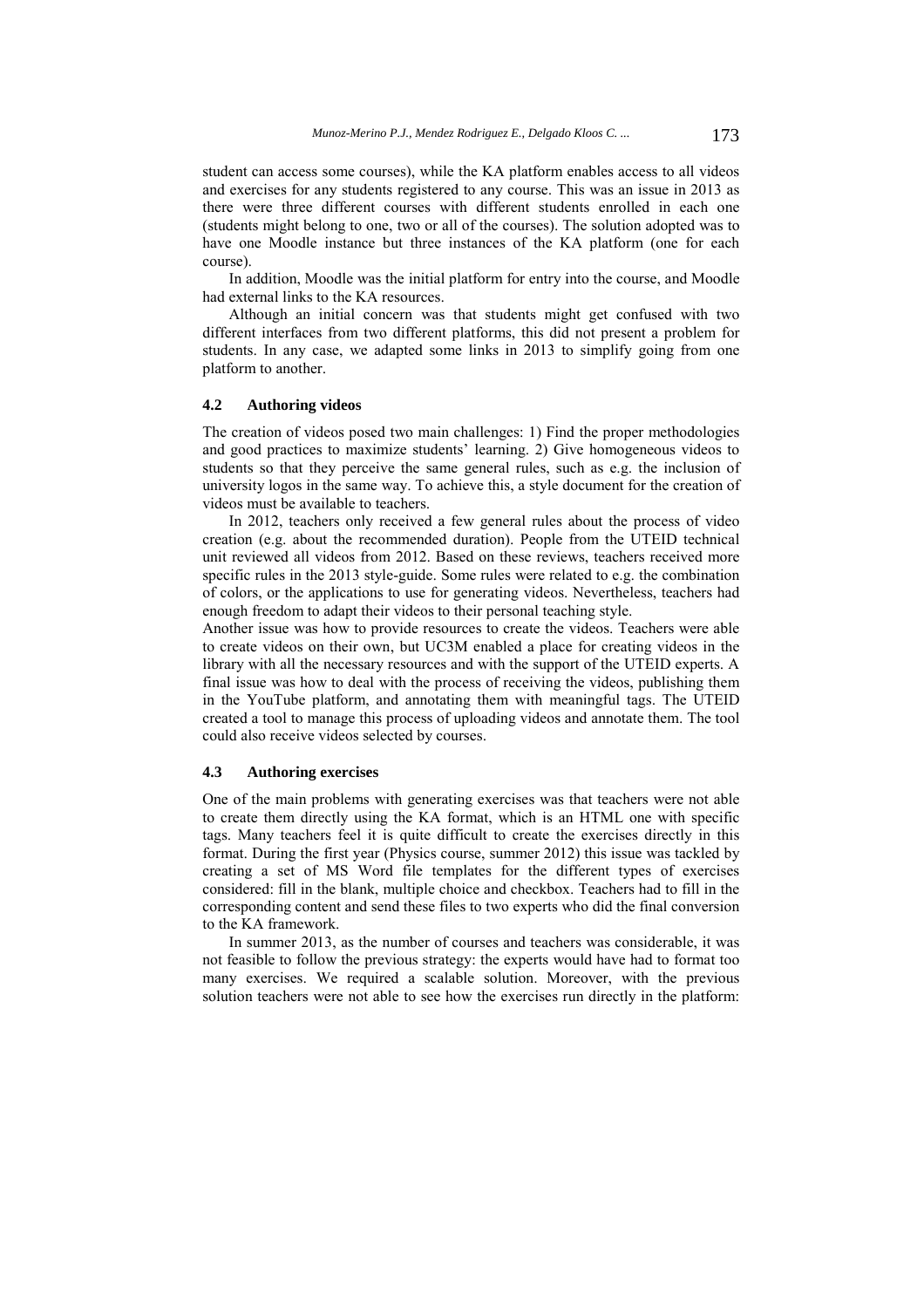they only had access to the MS Word files. We designed and implemented an authoring tool to mitigate these issues. This tool enabled teachers to create exercises through a simple Web interface. The type of exercises that the authoring tool enabled was "fill in the blank" with the possibility of establishing parametric variables. Each time that a student accessed an exercise, the parametric variables had a different random value within a range until the student answered correctly. Furthermore, the tool enabled formatting the text with an HTML editor, to calculate formulae for the solution or adding hints. In addition, teachers could view the exercise being done on the KA platform during their exercise design. With this solution, experts did not have to format all the exercises because the authoring tool translated them automatically into the corresponding format. Nevertheless, there were some specific exercises that the authoring tool was not able to create (e.g. restrictions among variables). Experts had to do the formatting for these exercises.

Based on the first SPOC for Physics, during summer 2012, we learned other lessons: for example, we realized that multiple choice exercises with long texts as options presented problems with visualisation, because long texts as options had to be in a narrow column on the right. For this reason, in 2013, the preferred type of exercises was fill-in-the-blank. Multiple choice exercises were only used in cases where fill-in-the-blank exercises did not make sense, with limits on the length of the possible options.

The authoring tool works without registration and anyone with Web access can log into it to create exercises. This tool was integrated into the video authoring tool created by the UTEID. In this way, the creation of exercises is restricted to the teachers of the course, and exercises are grouped by the different courses. An important aspect to note is that teachers create videos and exercises and upload the created resources to the servers using the authoring tools, but the educational resources are not automatically uploaded to the platforms. Instead experts are needed to do this task. To do this final step, experts need to know the knowledge structure of the course and which exercises are related to which videos. This is given to the experts by the teachers.

#### **4.4 Gamification**

Although gamification was not one of the initial main requirements, the KA platform brought in this important feature. Gamification might motivate and encourage students to learn more and better by earning points and badges during the learning process [Li, 2013]. The KA platform provides a set of five different types of badges by default (meteorites, moon, earth, black hole and challenge patches). Each type of badge is identified by a different image. We adapted these badges to the context of the Universidad Carlos III de Madrid. We replaced the initial images by five different names and images of Madrid monuments from the times of King Carlos III. The highest achievement badges (previously the challenge badges) represented one of the buildings in our own university.

The KA platform can give badges for mastering different topics. A student must achieve proficiency in a topic in order to master it. As we personalized the contents of the KA platform, the conditions for achieving badges related to topics had to be redefined. We defined three different levels of content: section, sub-section, and chapter. Students who achieved proficiency in all chapters of a sub-section received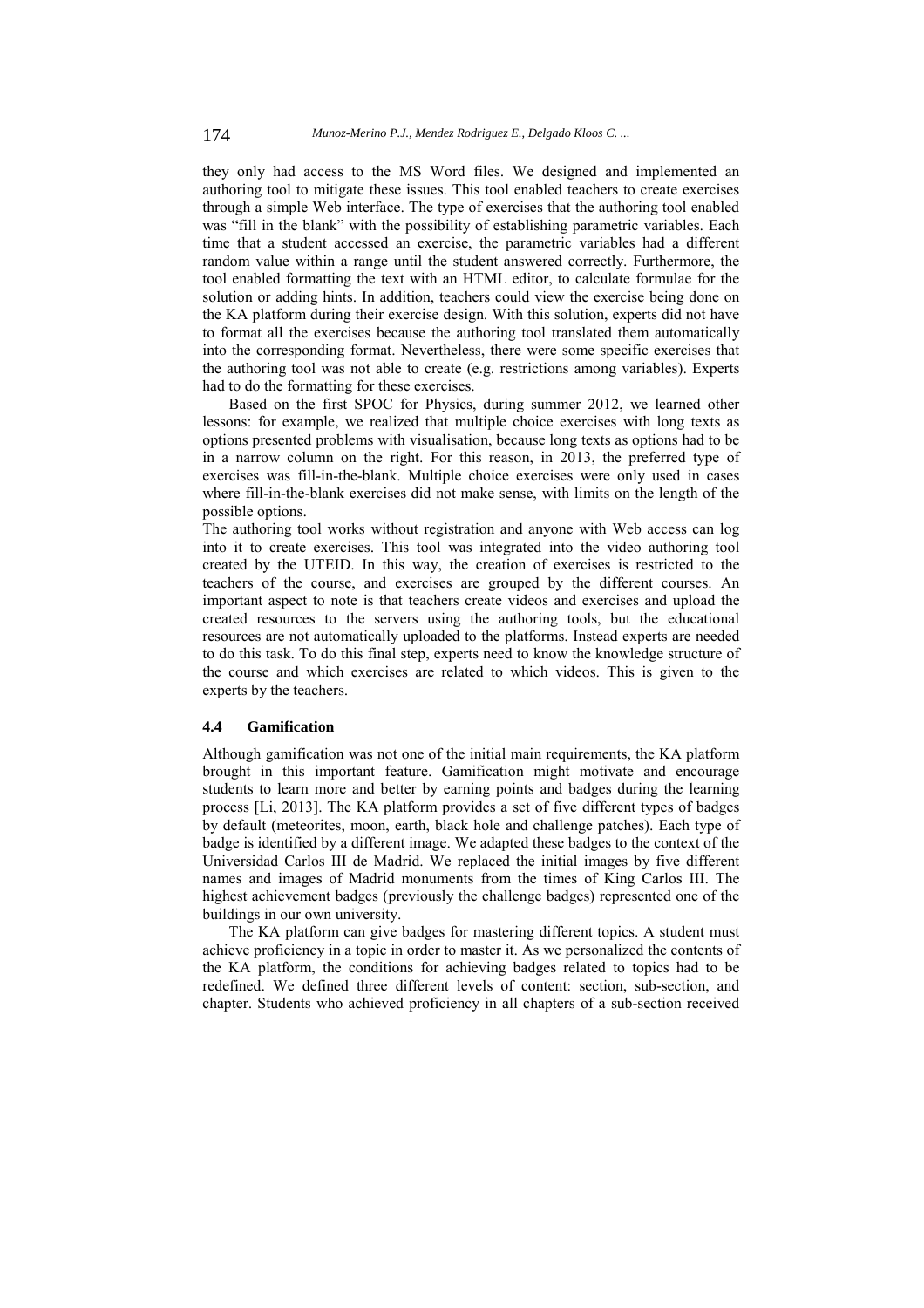one type of badge, while students who achieved proficiency in all sub-sections of a section received another type of badge. Teachers of each course had to fill in a form with the structure in the three levels of hierarchy so the badges could be awarded in this way. The number of badges for each course was different as there were a different number of sections and sub-sections in each one.

Moreover, some of the KA badges not related to achieving proficiency in exercises had to be removed, because they did not make sense in our context. Others had to be adapted (e.g. badges for watching videos for some amount of time because the total number of minutes for watching videos was quite different from the original KA educational materials). These adaptations were made in the 2013 KA-UC3M remedial courses, based on observations from the 2012 experience.

#### **4.5 Learning analytics**

One important functionality provided by KA is its learning analytics support. The platform generates many reports about students' interactions, students' performance, results divided by topics, etc. For example, teachers can easily see the number of students that struggle in an exercise or obtain the proficiency, and students can see the time spent on different topics, classified by videos and exercises. This type of information helps students and teachers to understand the learning process, evaluate it and try to improve it. This is particularly important when there are many students in the platform, which is the case even for a small course.

The learning analytics process has a set of phases [Clow, 2012]. Collecting the data from students' interactions is done in a very detailed way in the KA platform. This data is stored in different tables within the Data Store of the Google App Engine. The KA platform processes this data to obtain useful information and provides some nice visualizations about the learning process.

Although the learning analytics support of KA is useful, we needed to extend it to include other parameters and to personalize some specific information such as the criteria for a student to progress on the platform. Some examples of proposed parameters and how to use them to evaluate the learning process are shown in [Muñoz-Merino, 2013]. Some of these parameters are related to learning effectiveness, learning efficiency, students' time distribution, gamification habits and exercise solving habits. We developed a new learning analytics module for the KA platform for this purpose which is named ALAS-KA (Add on for the Learning Analytics Support in the Khan Academy platform). This module generates individual but also class information about the learning process. This information is available for teachers and experts evaluating the learning process and trying to improve it. The information is helpful for improving the face to face sessions but also for improving future editions of the courses. More details about this extension can be seen in [Ruipérez-Valiente, 2015].

#### **4.6 The Design Process**

Based on the experiences of the implementation of SPOCs during two course editions, we can formalize the different steps for the design of SPOC experiences. This formalization can serve for other SPOCs or MOOCs implementations with similar contexts and requirements but, due to the different situations, the design process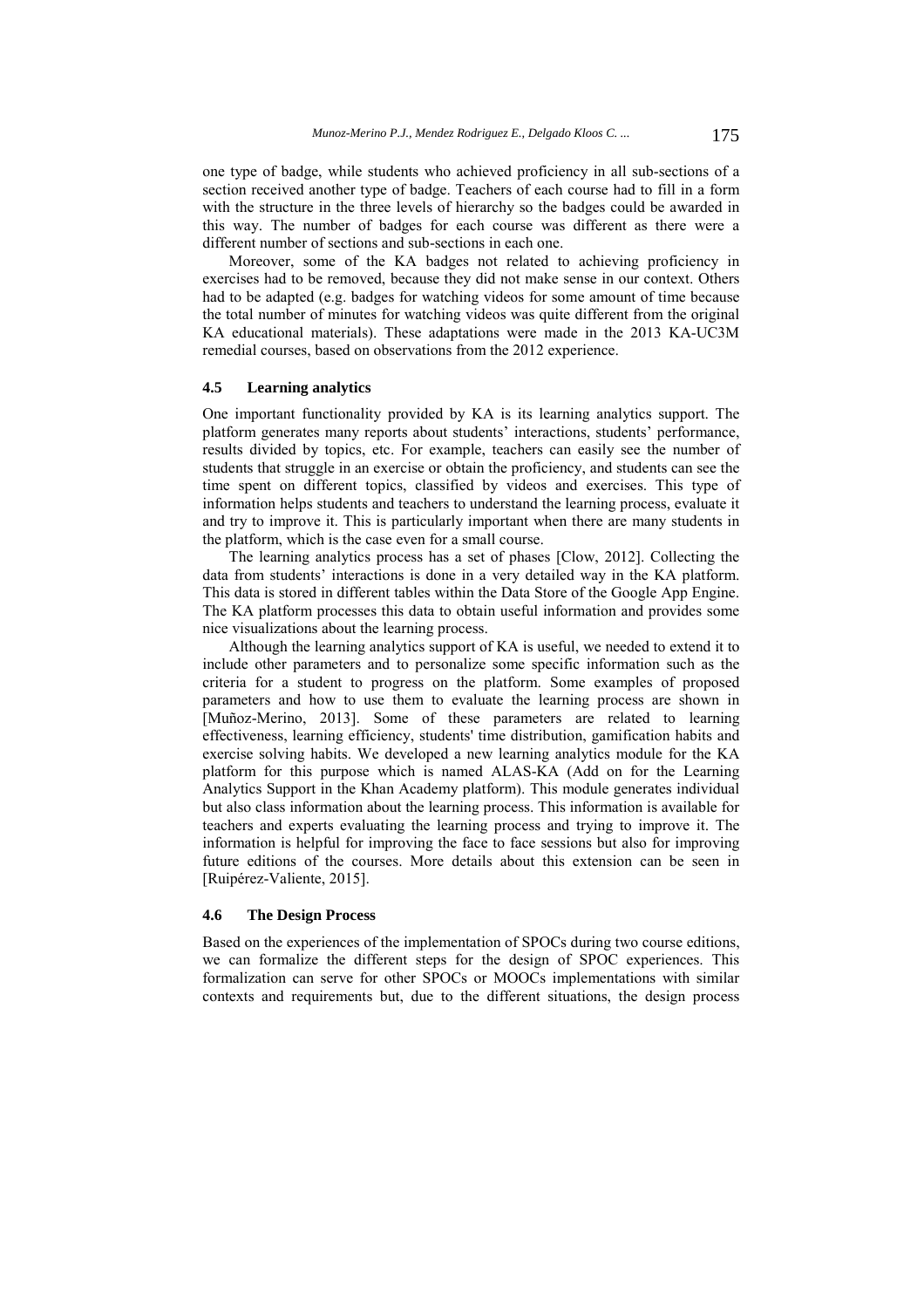cannot be generalized for all MOOCs or SPOCs. Figure 1 gives an overview of this formalization. The different boxes represent actions during this process, while the arrows indicate the time flow of the different steps. From the previous sections and our explanations, the relationship of the different phases with our case study is straightforward.

First, the relevant stakeholders should provide a list of educational requirements according to the company or university needs. This list of educational requirements should direct the institutional actions. Based on these requirements, the institution has to decide among the different technological platforms in the market. In most cases, none of the platforms will fulfil all the desired educational requirements. A possible solution is to select and combine several of them, enabling the necessary integrations. In addition, new developments and implementations of additional components to the technological platform can be added in order to accommodate additional educational requirements. The addition of platforms and new educational components implies an effort for the organization. The key stakeholders should make decisions in a trade-off between desired functionality and costs for the organization.

The authoring process should start once the technological platforms and the additional pieces to implement have been decided. This is because the available functionality conditions the educational resources and processes, which in turn influence the way the authoring process should be undertaken. For example, the available functionality on the platforms will condition the types of exercises or the design of the gamification elements.

Regarding the authoring process, there are many aspects for which authoring is needed (e.g. videos, exercises, content structure or the gamification elements). For each of these, the general authoring process is similar. First, course creators should take into account what they can do according to the platform functionality. In addition, they should follow a list of good practices and a suitable methodology in order to improve the learning process. These rules can be given by the organization for the design and creation of different resources. Next, the organization can provide a list of criteria for making homogeneous resources within the organization. These aspects are not usually related to the quality of the resources but to institutional aspects (e.g. inserting a logo at the end of each video) or other homogeneity aspects (e.g. using certain colours for the exercises). These general rules (about methodology and homogeneity) are necessary as typical SPOC environments have a lot of teachers and course creators and there is a need for resource quality and general coordination.

Each educational resource can be created with a specific authoring tool. The authoring tool can be an existing software component or a new one. As well, the authoring tool can be a set of templates that course creators fill in. The type of authoring tool will depend on the specific aspect to tackle (difficulty for teachers, type of resources, expected output, etc.)

Once each of the educational resources is created, all of them should be stored and managed in a uniform way. In addition, the different resources should be properly related (e.g. which exercises are related to which video and topics in the content structure).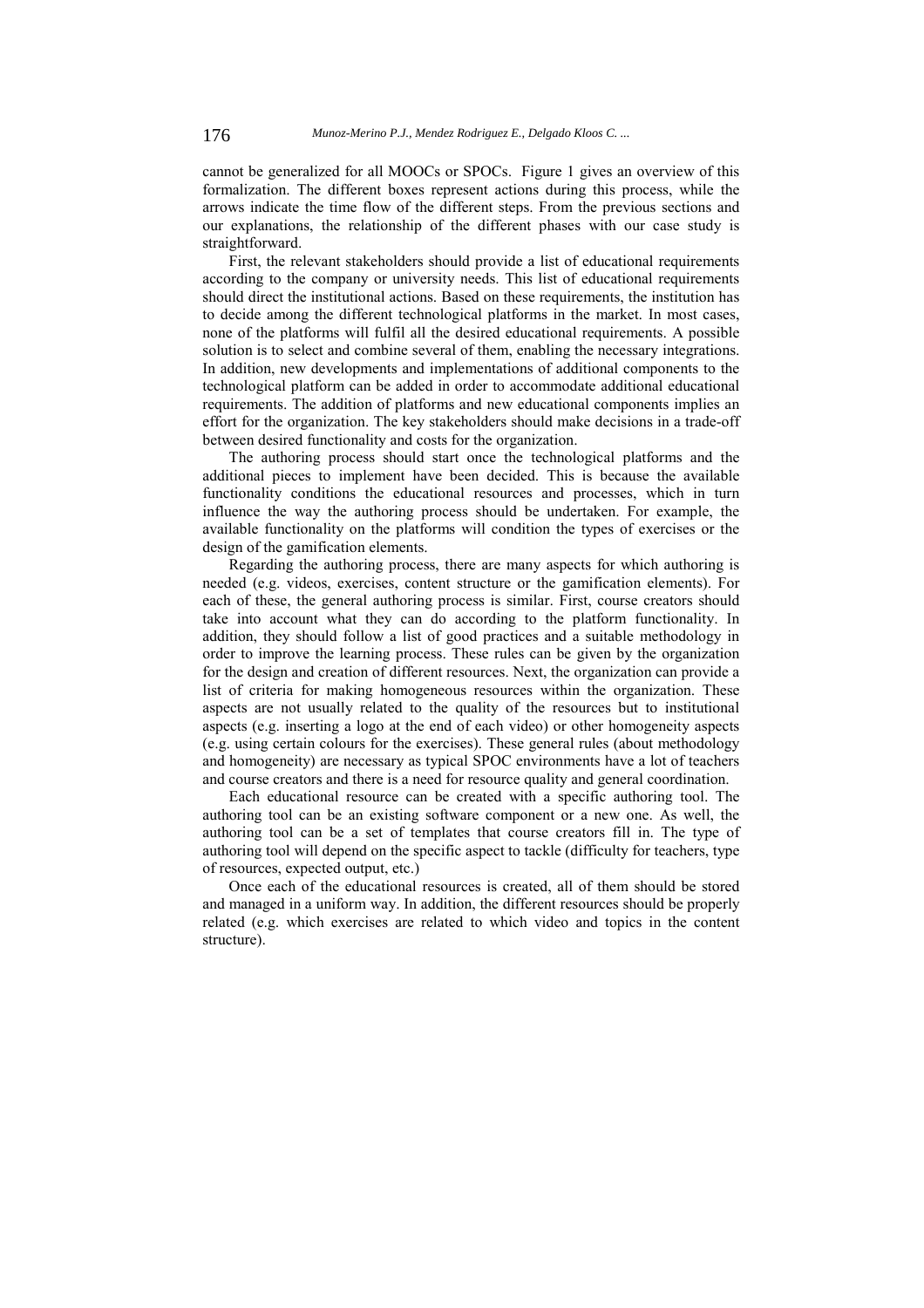

*Figure 1: The Design process for SPOCs* 

The completed resources should usually be uploaded by experts into the platform. In the case of the Khan Academy platform, many teachers cannot manage this final step as it is very difficult without a technological background. The final step of uploading all the resources (e.g. videos, exercises, content structure or gamification challenges) usually must be done by experts. Alternatively, an automated application might be created to manage all this uploading process.

The evaluation of the course should take into account direct observations on the platforms, on the authoring process and the courses running. In addition, surveys, interviews or the results from the learning analytics modules should be taken into account. The desired learning analytic measures should be implemented as an additional component if they are not present in the selected platforms. With all of the results, decisions should be made about modifications for the next editions in the authoring process, new components to develop and the platform configuration.

# **5 Evaluation of the SPOCs**

This section offers an evaluation of the results of the different courses based on some selected parameters such as the number of exercises accessed, number of videos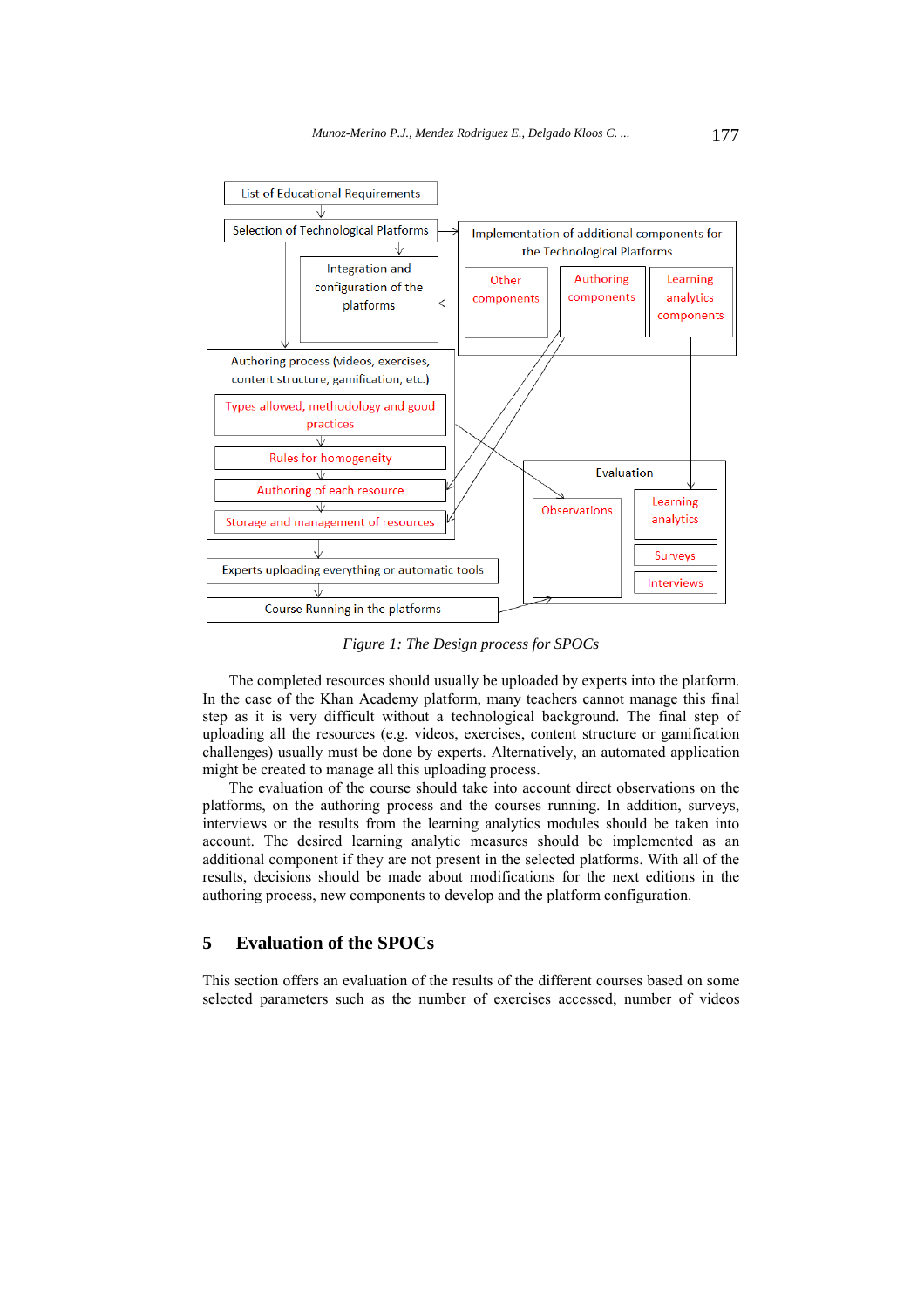accessed, number of exercises correctly solved, number of videos completed or time spent on the platform. The main purposes of the evaluation, as pointed out in the introduction, are:

- 1) Compare the activity results in these SPOCs with previous results in MOOCs.
- 2) Compare the results in the different courses to find the differences between different types of courses (physics, mathematics and chemistry).
- 3) Analyse how the videos and exercises were used before, during and after the face to face sessions.

For all the measured metrics we have taken into account only users who logged in at least once into the Khan Academy platform; a total number of 81 students for Physics 2012, 163 students for Physics 2013, 73 students for Chemistry and 243 students for Mathematics; additionally this implies that 79%, 90%, 80% and 87% of the students who enrolled in the degrees, also accessed the Khan Academy platform respectively.

In Figures 2 to 5 we have five intervals that indicate in a cumulative bar chart the percentage of students in each case (less than 20% of exercises accessed, between 20 and 40% between 40 and 60%, between 60 and 80%, and more than 80%). Figure 2 represents the percentage of exercises which have been accessed in each course and also on average. Figure 3 shows the same information for the percentage of exercises that have been solved at least once correctly. Figure 4 shows the percentage of videos accessed, while figure 5 presents the percentage of videos watched right through.

Regarding the comparison of these results in SPOCs with respect to MOOCs, we can see that high dropout rates (with more than 85% in most of the state of the art MOOCs) are considered a big issue in MOOCs. The dropout rate in MOOCs is usually used as an indicator of their success. In these SPOCs, the success should be interpreted in a different way and the success is dependent on the purpose of the SPOCs. The students did not need to solve all the exercises and watch all the videos, but only those for topics with which they had difficulties, possibly because they have missed them in the high school. The purpose of the courses is not to review all the materials and solve correctly all the exercises, but to review those materials which students did not understand well from high school. We set a threshold of 20% because on average, we estimate that a student should have problems in around 15-20% of the topics, although not all the students have problems in the same topics. This is based on our experience from previous years. For example, if we consider having more than 20% for the respective indicators from Figure 2 to Figure 5 as a cut-off for considering that students took advantage of the approach, we see that only about 40- 50% of the students had values less than 20% for the respective indicators. This might indicate that around 50-60% of the students took advantage of this approach as they made use of the platform enough to review the desired concepts. Therefore, in a SPOCs environment, we can know the purpose of the course, and so define success in a more precise way. When setting up rules of this type that consider the purpose of the course, the indicator of success related to activity use is different from typical definitions of dropout rates in MOOCs. This redefinition of success with a new proposed indicator adapted to the context might mean that dropout rates are not an issue, as in the presented context, and as opposed to dropout rates in MOOCs.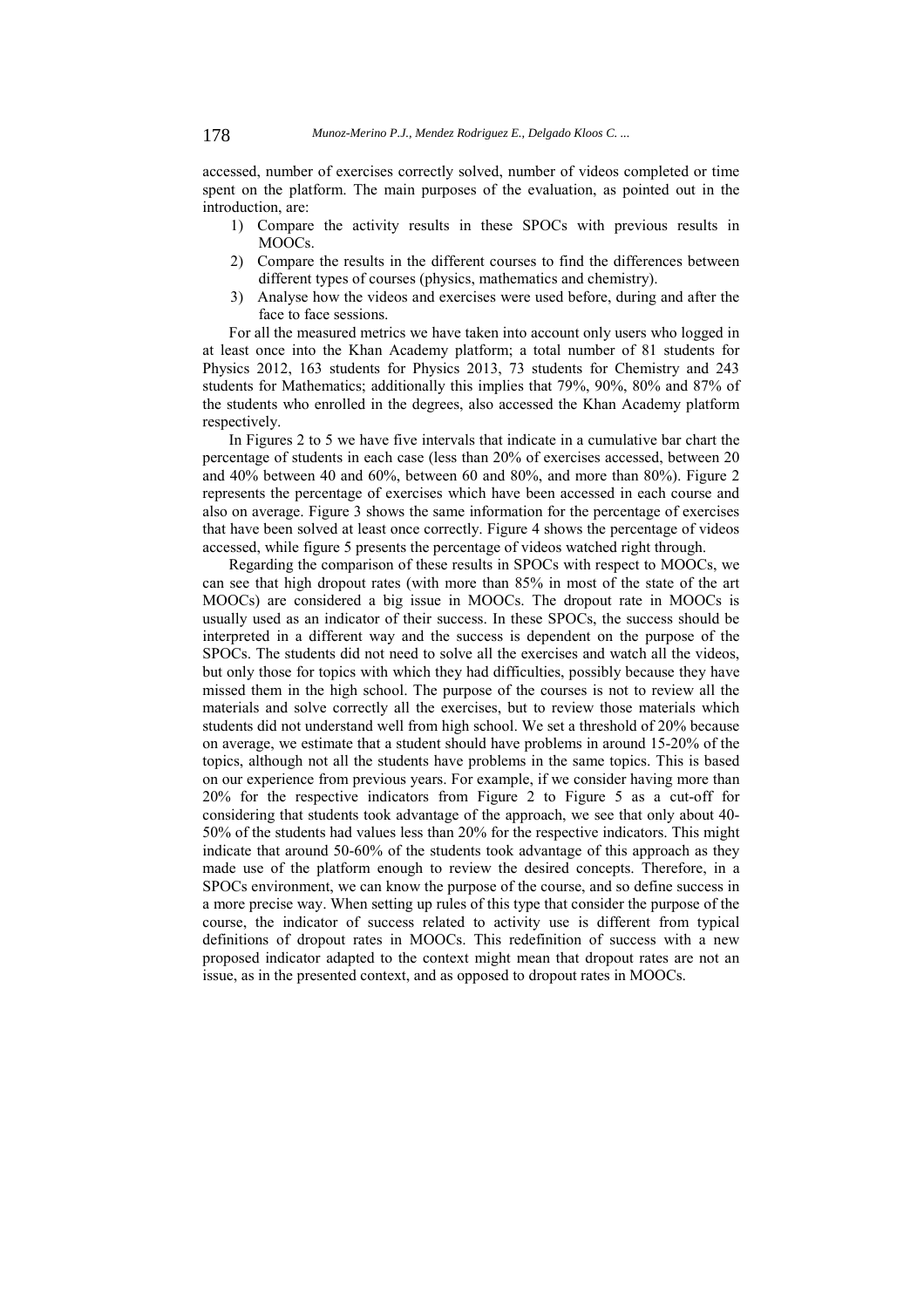

Percentage distribution of exercises accessed

*Figure 2: Cummulative bar chart for the distribution of exercises accessed.* 



Percentage distribution of exercises correctly solved

*Figure 3: Cummulative bar chart for the distribution of exercises correctly solved at least once.*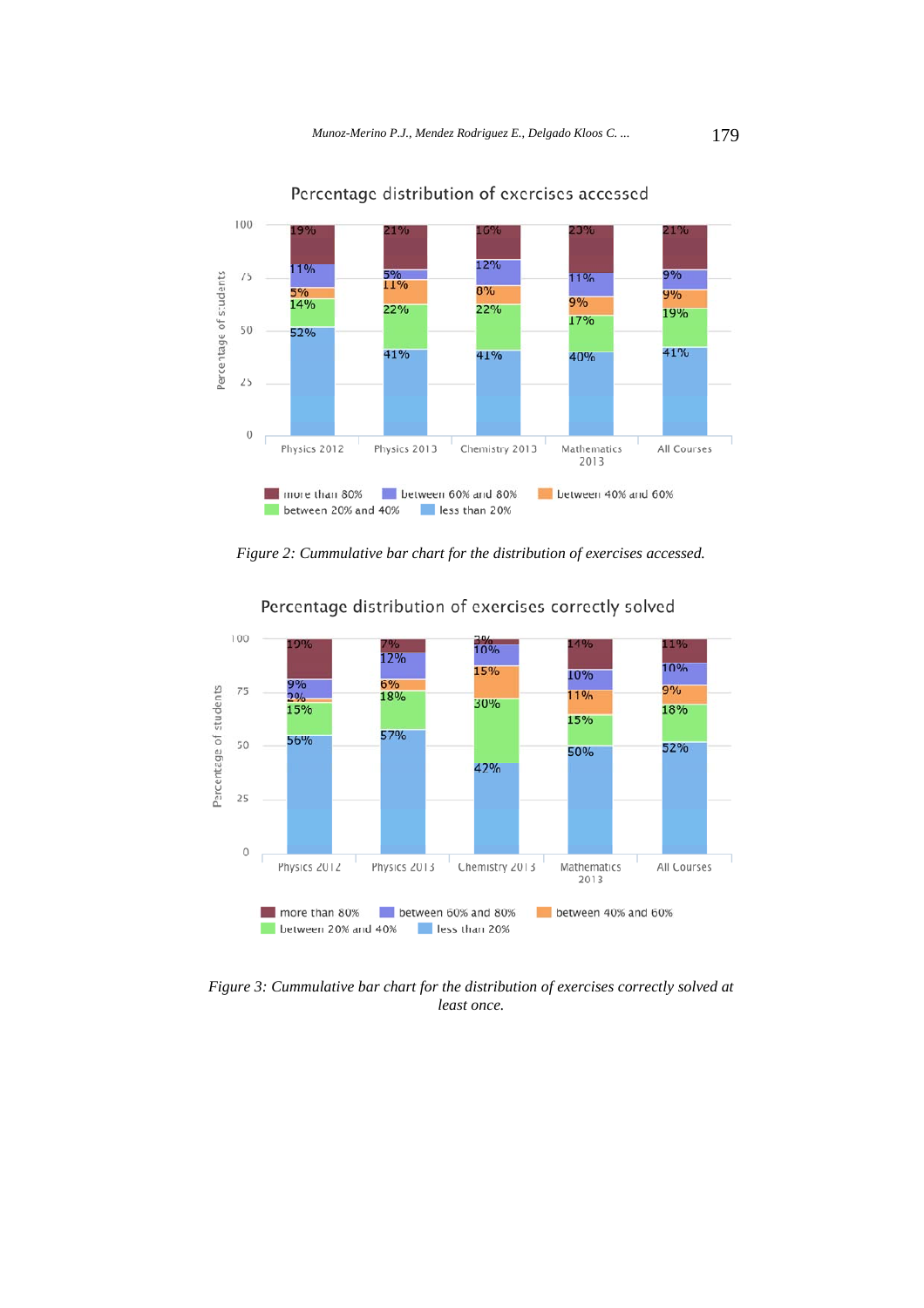

Percentage distribution of videos accessed

*Figure 4: Cummulative bar chart for the distribution of videos accessed.* 



Percentage distribution of videos completed

*Figure 5: Cummulative bar chart for the distribution of videos completed.*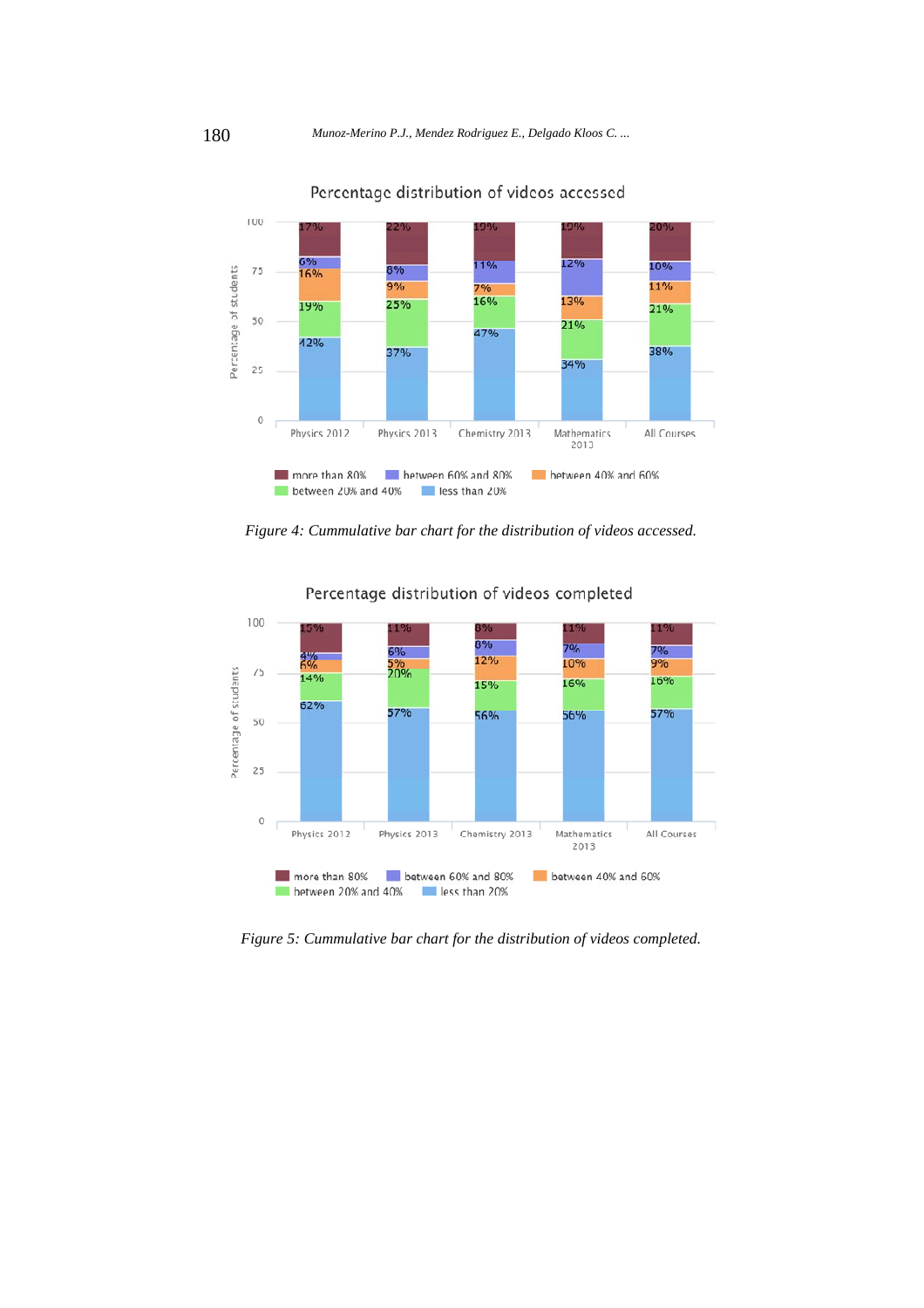Regarding the comparison of the results for the different types of courses, we can see that, in general, the distributions of the different indicators are quite similar among the different courses. There are some differences with respect to Physics 2012 because there were more multiple choice exercises for this edition, which were easier than the parametric exercises for the rest of the courses. Regarding exercises correctly solved, the distribution of Mathematics is the most uniform in all intervals and also the most similar to the average distribution (taking into account all courses) and Chemistry has a distribution which decreases monotonically in each interval. It is interesting to find that the exercise and video access results are similar on average but the percentages of exercises solved are slightly above the percentages for video completions. Also, we can note that the biggest difference between videos accessed and completed is in the Mathematics course.

Regarding the comparison of the results for different types of courses, the last analysis is related to the time spent on exercises and videos. The time spent on these activities takes into account all the time that a student is with that video or has the exercise open, including also the time when the student may have left to view other websites.

The average time students have spent solving exercises are 99, 105, 143 and 123 minutes whereas for videos the average student have spent 120, 139, 110 and 125 minutes watching videos for the Physics 2012, Physics 2013, Chemistry and Mathematics courses respectively. For Mathematics, the time spent in exercises and videos is very similar, which indicates that the amount of exercise and video work has been well balanced for students. In the case of Physics 2012 and Physics 2013 the amount of time spent in videos has been considerably greater than the amount of time spent in exercises. On the other hand, the amount of time spent in Chemistry has been much greater on exercises than videos. This increase of time makes sense because Chemistry has 49 exercises which is more than the other courses; but this should be further investigated because exercises could be too demanding and students might be struggling.

Table 2 shows the percentage distribution of students in five intervals of time for exercises and Table 3 the distribution of time spent in videos. Approximately half of the students who logged into the platform have invested less than 60 minutes in exercises and another 60 minutes in videos. We can notice some differences, such as Chemistry has the highest percentage of students spending more than 240 minutes in exercises or Physics 2013 having the highest percentage of students spending more than 240 minutes. Most of these results are strongly related to the distribution that we have seen previously about exercises and videos.

Some factors that might affect the values of these indicators and the differences among courses are the following: the level of difficulty of the problems, the quality of videos and exercises, topics with greater misconceptions, and the number of problems.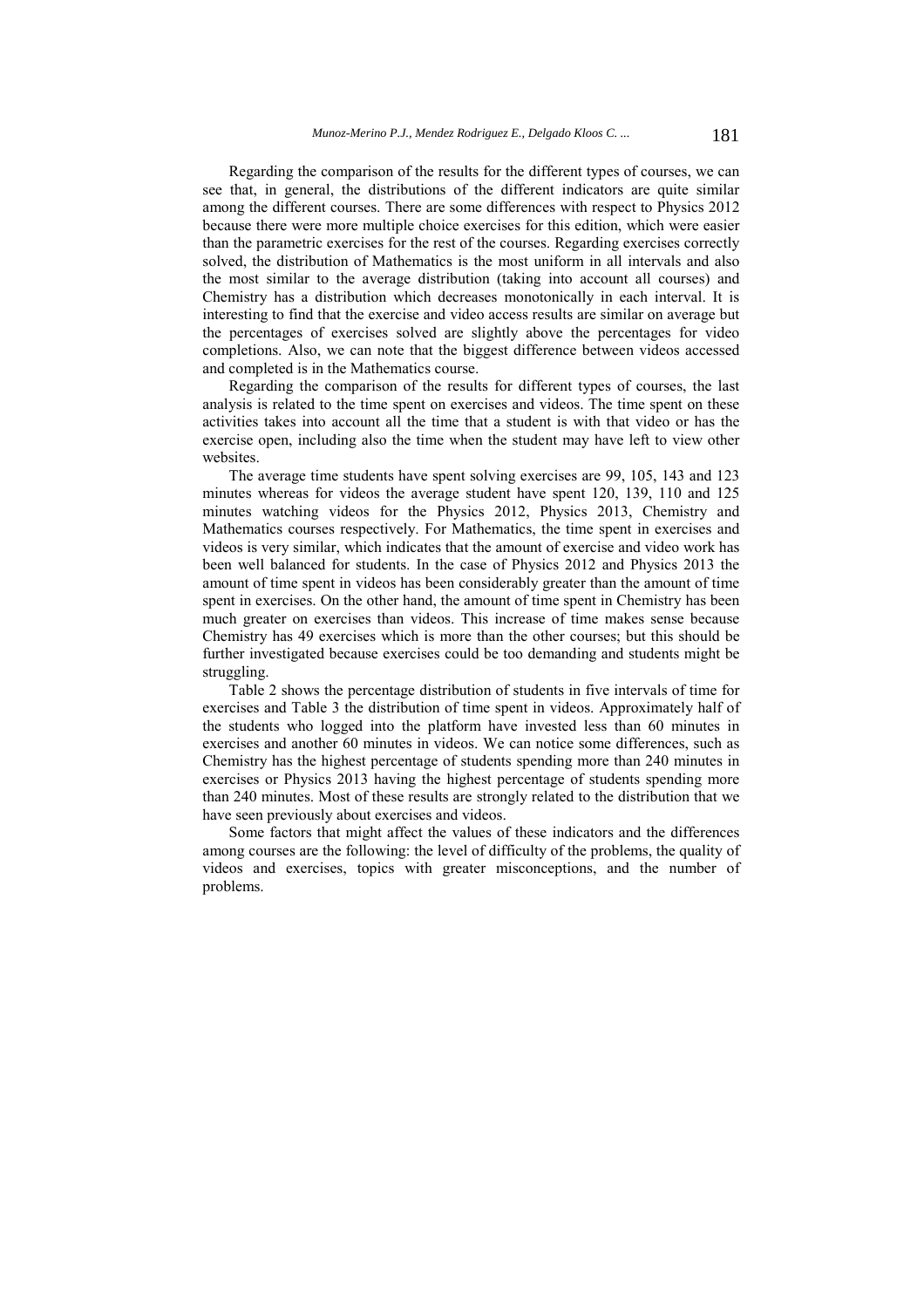| Percentage of students          | <b>Physics</b><br>2012 | <b>Physics</b><br>2013 | <b>Chemistry</b><br>2013 | <b>Mathematics</b><br>2013 | All<br><b>Courses</b> |
|---------------------------------|------------------------|------------------------|--------------------------|----------------------------|-----------------------|
| $\left[ < 60 \right]$ min       | 56,8%                  | $46.7\%$               | $46.6\%$                 | $47.7\%$                   | 48.6 %                |
| $[ \geq 60 \& 120 ]$ min        | $11,1\%$               | 19,8%                  | 15,1%                    | 19,8%                      | 17,9 %                |
| $[ \geq 120 \& 180 ]$ min       | 12,3%                  | 14.4%                  | $9.6\%$                  | $10.3\%$                   | 11,7%                 |
| $[ \geq 180 \&  \leq 240 ]$ min | $9.9\%$                | $7.2\%$                | $8.2\%$                  | $6.6\%$                    | $7.4\%$               |
| $\lceil 240 \rceil$ min         | 9,9%                   | $12.0\%$               | 20,5 %                   | 15,6 %                     | 14,4%                 |

*Table 2: Percentage of students in each time interval for the time spent solving exercises.* 

| <b>Percentage of students</b> | <b>Physics</b><br>2012 | <b>Physics</b><br>2013 | <b>Chemistry</b><br>2013 | <b>Mathematics</b><br>2013 | All<br><b>Courses</b> |
|-------------------------------|------------------------|------------------------|--------------------------|----------------------------|-----------------------|
| $\left[ < 60 \right]$ min     | 46.9%                  | 43.7 %                 | 47.9 %                   | 45,7%                      | 45,6%                 |
| $\geq 60 \< 120$ ] min        | 18,5 %                 | $15.0\%$               | $15.1\%$                 | $16,5\%$                   | 16,1%                 |
| $\geq$ 120 & < 180] min       | $9.9\%$                | $10.2\%$               | 11.0%                    | $9,5\%$                    | $9.9\%$               |
| $\geq$ 180 & < 240] min       | $6.2\%$                | $10.2\%$               | $11.0\%$                 | $10.7\%$                   | $9.9\%$               |
| $\lceil 240 \rceil$ min       | 18.5 %                 | 21.0%                  | $15.1\%$                 | $17.7\%$                   | 18,4 %                |

## *Table 3: Percentage of students in each time interval for the time spent watching videos.*

Finally, it is important to point out that all the previous statistics are related to the general activity of the students with the SPOCs, i.e. these data include the student activity during August (previous to the face to face lessons), 1st week of September (when the face to face lessons took place) and the rest of September (after the face to face sessions took place). Table 4 presents the number of accesses and the time spent in videos and exercises divided by these three periods. If we divide the student activity during these three periods, we observe that most of the activity took place before the face to face lessons (as expected and recommended to the students), some activity took place during the face to face sessions, and almost no activity took place after the face to face sessions.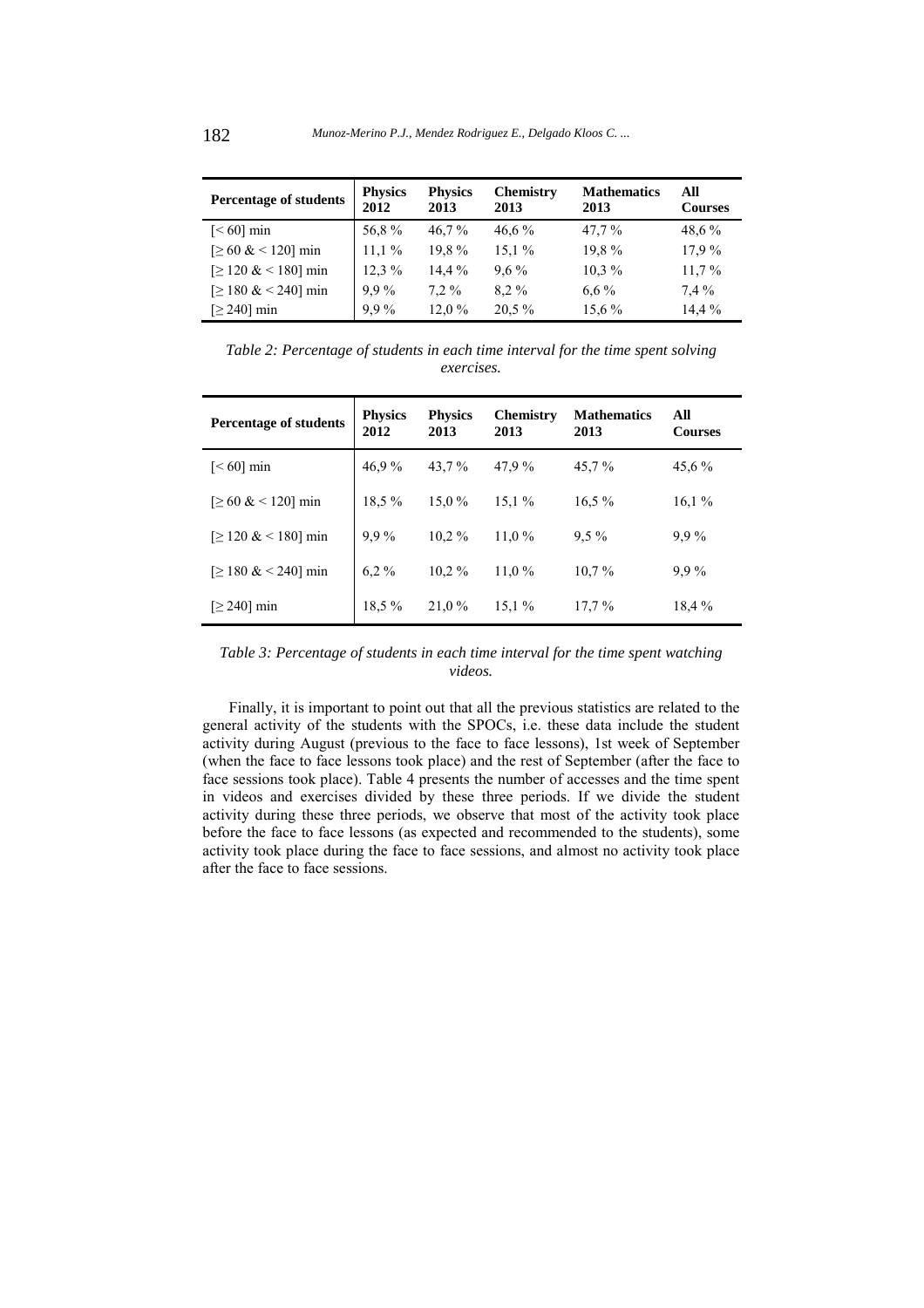| <b>Period of time</b>                                                       | of<br><b>Number</b><br>exercises<br>accessed | Time<br>spent<br>on exercises | <b>Number</b><br>of<br>videos<br>accessed | Time spent<br>on videos |
|-----------------------------------------------------------------------------|----------------------------------------------|-------------------------------|-------------------------------------------|-------------------------|
| August (before the face<br>to face sessions)                                | 66.765                                       | 92.468                        | 91.086                                    | 65.087                  |
| 1 <sup>st</sup> week of September<br>(during the face to face)<br>sessions) | 3.890                                        | 4.104                         | 4.991                                     | 3.870                   |
| September<br>(after<br>the<br>face to face sessions)                        | 29                                           | 31                            | 335                                       | 216                     |

*Table 4: Student activity divided by three periods: before, after and during the face to face sessions (time given in minutes)* 

## **6 Conclusions and Future Work**

This article presents a list of different challenges encountered while applying MOOC technology and typical MOOC resources to the zero-level courses at the Universidad Carlos III de Madrid during two years. Some solutions adopted and lessons learned from the experiences are explained. In addition, a formalization of the design process of SPOCs is provided, which can be applied in similar contexts and situations.

Among the challenges for the creation of educational resources (videos and exercises) are providing teachers with best practices, homogeneity of materials, enabling teachers with authoring tools which they find easy to understand, providing teachers with continuous support during the process, and centralizing all generated materials so that experts can do the final upload. These challenges require a structured methodology for the creation of educational contents. Authoring tools had to be implemented to enable this process.

Apart from teachers, resources are required: for helping teachers to create videos and exercises, for formatting some types of exercises, to set up the platforms, and for making software adaptations to the KA platform. Based on these experiences, UC3M created an educational technology unit UTEID to help with these tasks.

The introduction of the SPOCs meant that many of the students knew the concepts covered in the videos and the exercises before the face to face sessions, so this had an effect on the September face to face sessions as more active learning methodologies were applied in the face to face sessions.

The evaluation in terms of use of videos and exercises revealed that the proportion of students that took advantage of the approach might be around 50-60% of the students, considering students with more than 20% in the respective indicators. These rates are fine as opposed to the typical dropout rates in MOOCs. With the introduction of the SPOCs, we can know the specific purpose of the course, the audience to which it is focused, etc. and define success in terms other than just the dropout rate.

The comparison among different courses (Mathematics, Physics and Chemistry) did not reveal important differences in terms of type of activity. Further analysis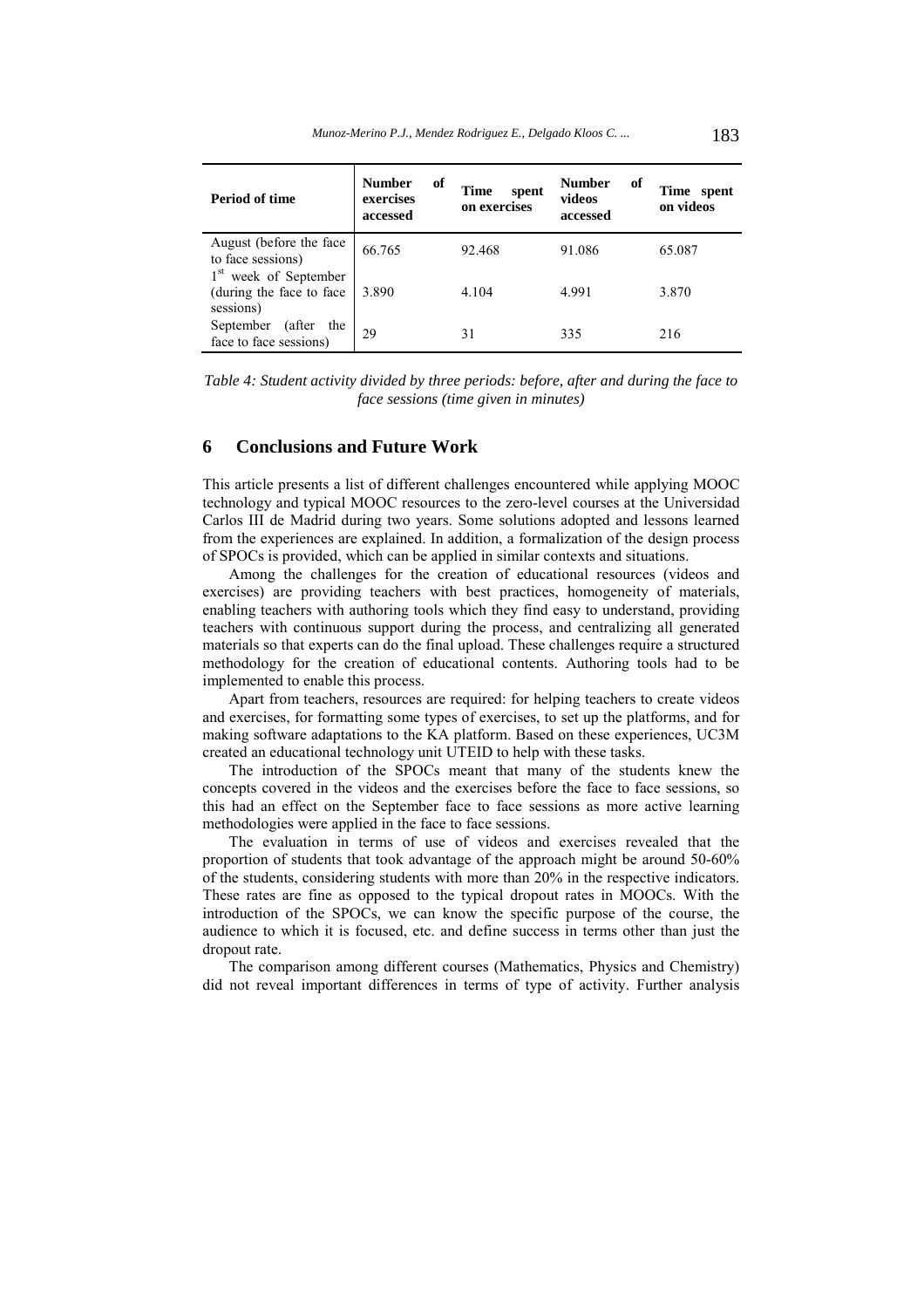would be required in future experiences to investigate the effect on the results of the design of each course, the population of the students, and the content of each course.

 Most of the use of the SPOCs took place before the face to face sessions, some during the face to face sessions and almost nothing after the face to face sessions.

The Universidad Carlos III de Madrid continued developing these experiences and improving their content during year 2014 using the Khan Academy platform. In year 2015, the university changed the MOOC platform to Open edX. The videos and exercises were adapted from one platform to the other.

#### **Acknowledgements**

Work partially funded by the RESET project under grant no. TIN2014-53199-C3-1-R (funded by the Spanish Ministry of Economy and Competitiveness), the REMEDISS project under grant no. IPT-2012-0882-430000 (funded by the Spanish Ministry of Economy and Competitiveness) and the "eMadrid" project (funded by the Regional Government of Madrid) under grant no. S2013/ICE-2715. Carlos Delgado Kloos wishes to acknowledge support from Fundación CajaMadrid to visit Harvard University and MIT in the academic year 2012-13.

We would like to thank the lecturers and professors in Universidad Carlos III de Madrid who developed the physics, mathematics and chemistry materials for the courses (videos and exercises).

## **References**

[Breslow, 2013] Breslow, L.B., Pritchard, D.E., DeBoer, J., Stump, G.S., Ho, A.D., Seaton, D.T.: Studying learning in the worldwide classroom: Research into edX's first MOOC. Research & Practice in Assessment vol. 8, 2013, 13-25

[Clow, 2012] Clow, D: The learning analytics cycle: closing the loop effectively, In Proc. of the Learning Analytics Conference 2012, 134-138 http://dl.acm.org/citation.cfm?id=2330636

[Combéfis, 2014] Combéfis, S., Bibal, A., Van Roy, P.: Recasting a Traditional Course into a MOOC by Means of a SPOC. In Proc. eMOOCs conference 2014

[Delgado Kloos, 2014] Delgado Kloos, C., Muñoz-Merino, P.J., Muñoz-Organero, M., Alario-Hoyos, C., Pérez-Sanagustín, M., Parada H.A., Ruiperez, J.A., Sanz, J.L.: Experiences of Running MOOCs and SPOCs at UC3M. In Proc. IEEE Global Engineering Education Conference (EDUCON) 2014

[Fox, 2013] From moocs to spocs. Communications of the ACM, 56(12), 38-40.

[Freire, 2014] Freire, M., del Blanco, A., Fernández-Manjón, B.: Serious Games as edX MOOC Activities. In Proc. IEEE Global Engineering Education Conference (EDUCON) 2014, 867-871, http://www.e-ucm.es/drafts/e-UCM\_draft\_256.pdf

[Glance, 2013] Glance, D.G., Forsey, M., Riley, M.: The pedagogical foundations of massive open online courses. First Monday*,* vol. 18, n. 5-6, May 2013, http://firstmonday.org/ojs/index.php/fm/article/view/4350/3673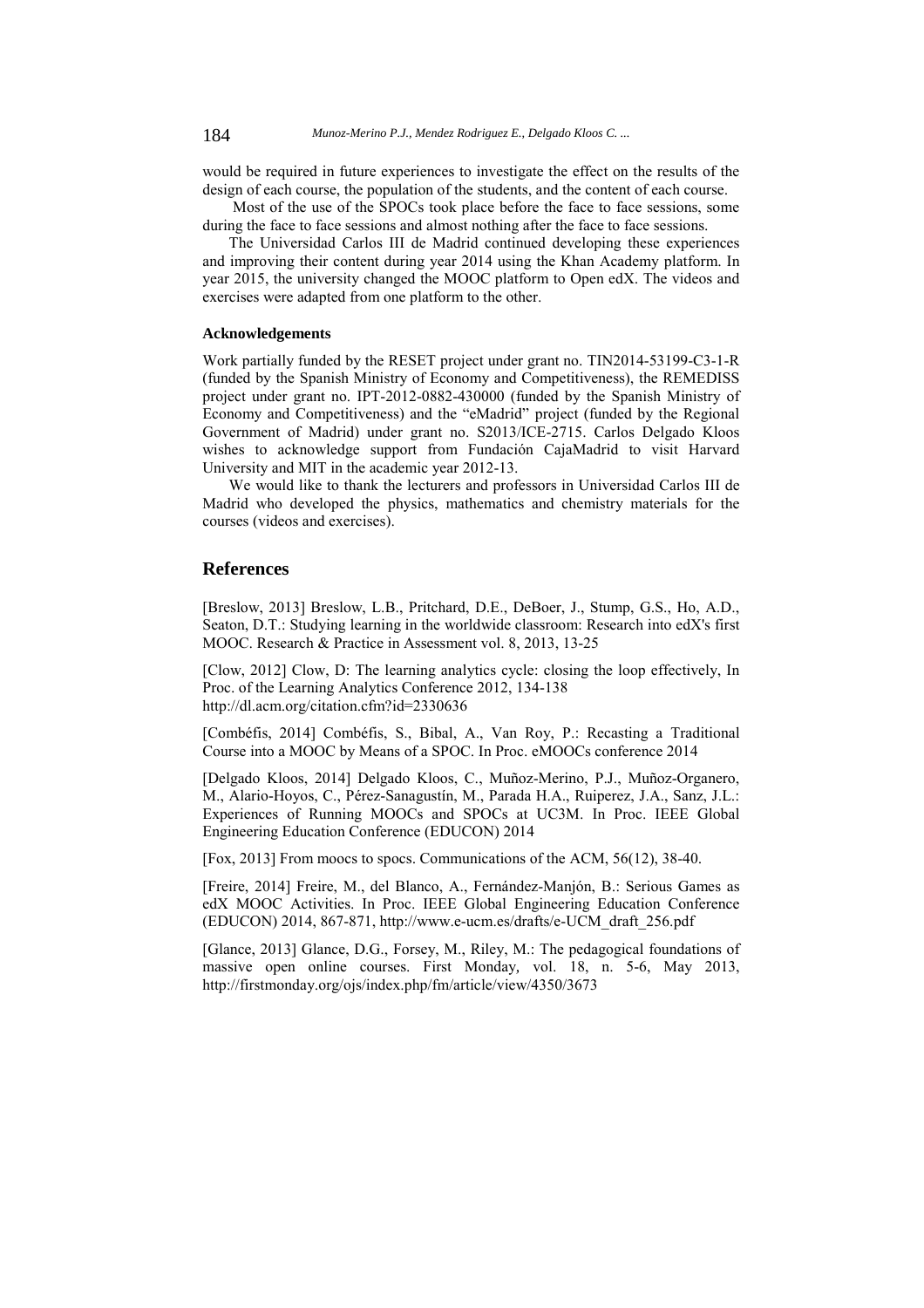[Goral, 2013] Goral, T.: Make way for SPOCs small, private online courses may provide what MOOCs can't. University business, vol. 16, n. 7, July 2013.

[Kay, 2013] Kay, J., Reimann, P., Diebold, E., Kummerfeld, B.: MOOCs: So Many Learners, so much potential ...", IEEE Intelligent Systems, vol 28, no. 3, 2013, 70-77, http://dx.doi.org/10.1109/MIS.2013.66

[Kenedy, 2014] Kennedy, J. Characteristics of Massive Open Online Courses (MOOCs): A Research Review, 2009-2012. Journal of Interactive Online Learning, vol. 13, no. 1, 2014.

[Khan Academy, 2012-2013] Khan Academy (2012, 2013). Khan Academy, http://www.khanacademy.org

[Kop, 2011] Kop, R., Fournier, H., & Sitlia, H.: The value of learning analytics to networked learning on a personal learning environment. In. Proc. of the First International Conference on Learning Analytics and Knowledge 2011, 104-109, http://dl.acm.org/citation.cfm?id=2090131

[Li, 2013] Li, C., Dong, Z., Untch, R.H., Chasteen M.: Engaging Computer Science Students through Gamification in an Online Social Network BasedCollaborative Learning Environment, International Journal of Information and Education Technology, vol. 3, no. 1, February 2013

[Martin, 2012] Martin, F. G. (2012). Will massive open online courses change how we teach?. Communications of the ACM, 55(8), 26-28.

[Muñoz-Merino, 2012] Muñoz-Merino, P. J., Molina, M. F., Muñoz-Organero, M., & Kloos, C. D. (2012). An adaptive and innovative question-driven competition-based intelligent tutoring system for learning. Expert Systems with Applications, 39(8), 6932-6948.

[Muñoz-Merino, 2013] Muñoz-Merino, P. J, Ruipérez Valiente, J., Delgado Kloos, C.: Inferring Higher Level Learning Information from Low Level Data for the Khan Academy Platform. In Proc. of the Learning Analytics Conference 2013, 112-116, http://dl.acm.org/citation.cfm?id=2460318

[Muñoz-Merino, 2015] Muñoz-Merino, P. J., Ruipérez-Valiente, J. A., Alario-Hoyos, C., Pérez-Sanagustín, M., & Kloos, C. D. (2015). Precise Effectiveness Strategy for analyzing the effectiveness of students with educational resources and activities in MOOCs. Computers in Human Behavior, 47, 108-118.

[Nicoara, 2013] Nicoara, E. S.: The Impact of Massive Online Open Courses in Academic Environments. In Proc. of "eLearning and Software for Education" 2013, 644-649

[Onah, 2014] Onah, D. F. O., Sinclair, J., Boyatt, R.: Dropout rates of massive open online courses : behavioural patterns. In: 6th International Conference on "Education and New Learning Technologies", Barcelona, Spain, 7-9 Jul 2014. Published in: EDULEARN14 Proceedings pp. 5825-5834.